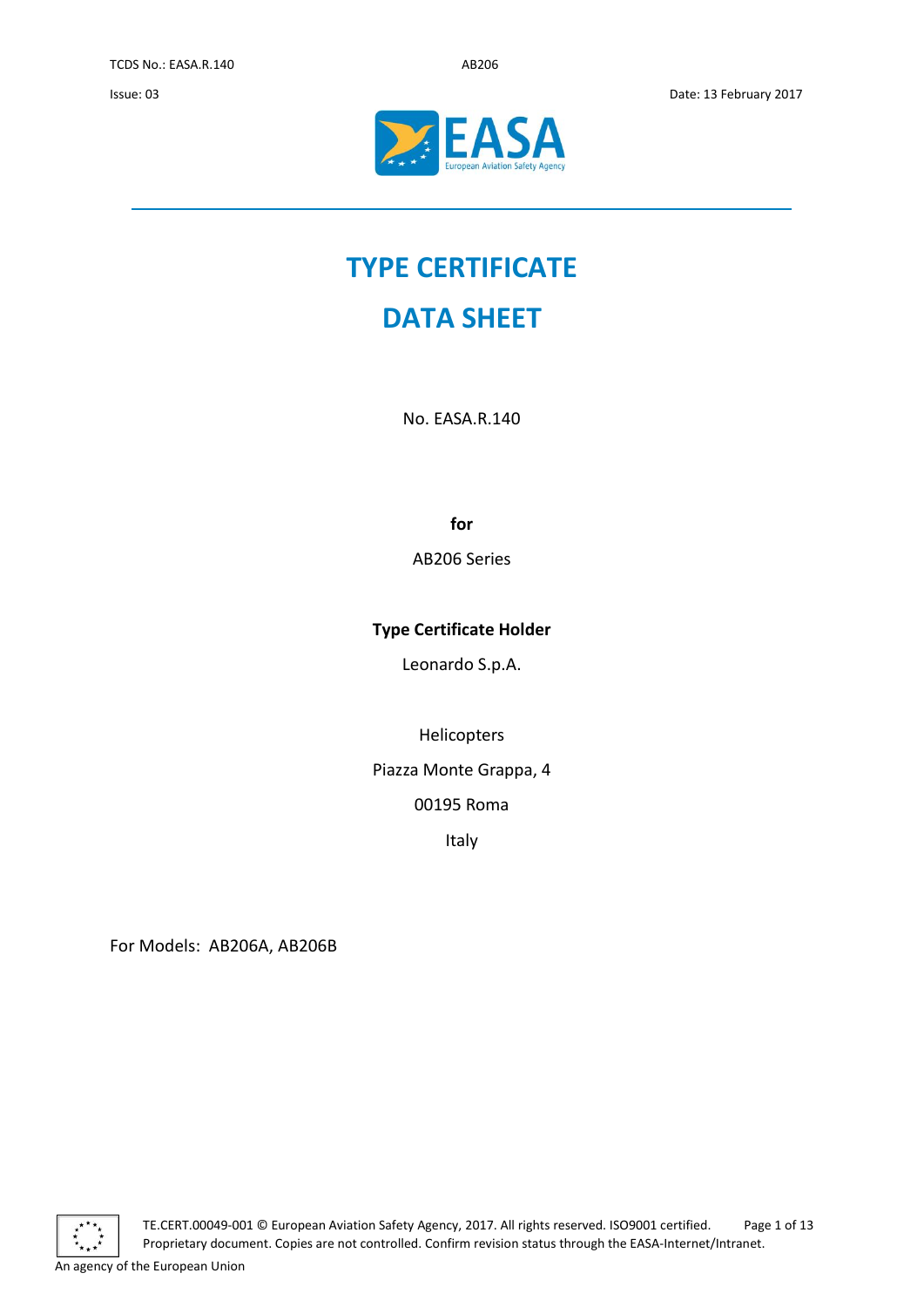Issue: 03

#### **TABLE OF CONTENTS**



TE.CERT.00049-001 © European Aviation Safety Agency, 2017. All rights reserved. ISO9001 certified. Proprietary document. Copies are not controlled. Confirm revision status through the EASA-Internet/Intranet.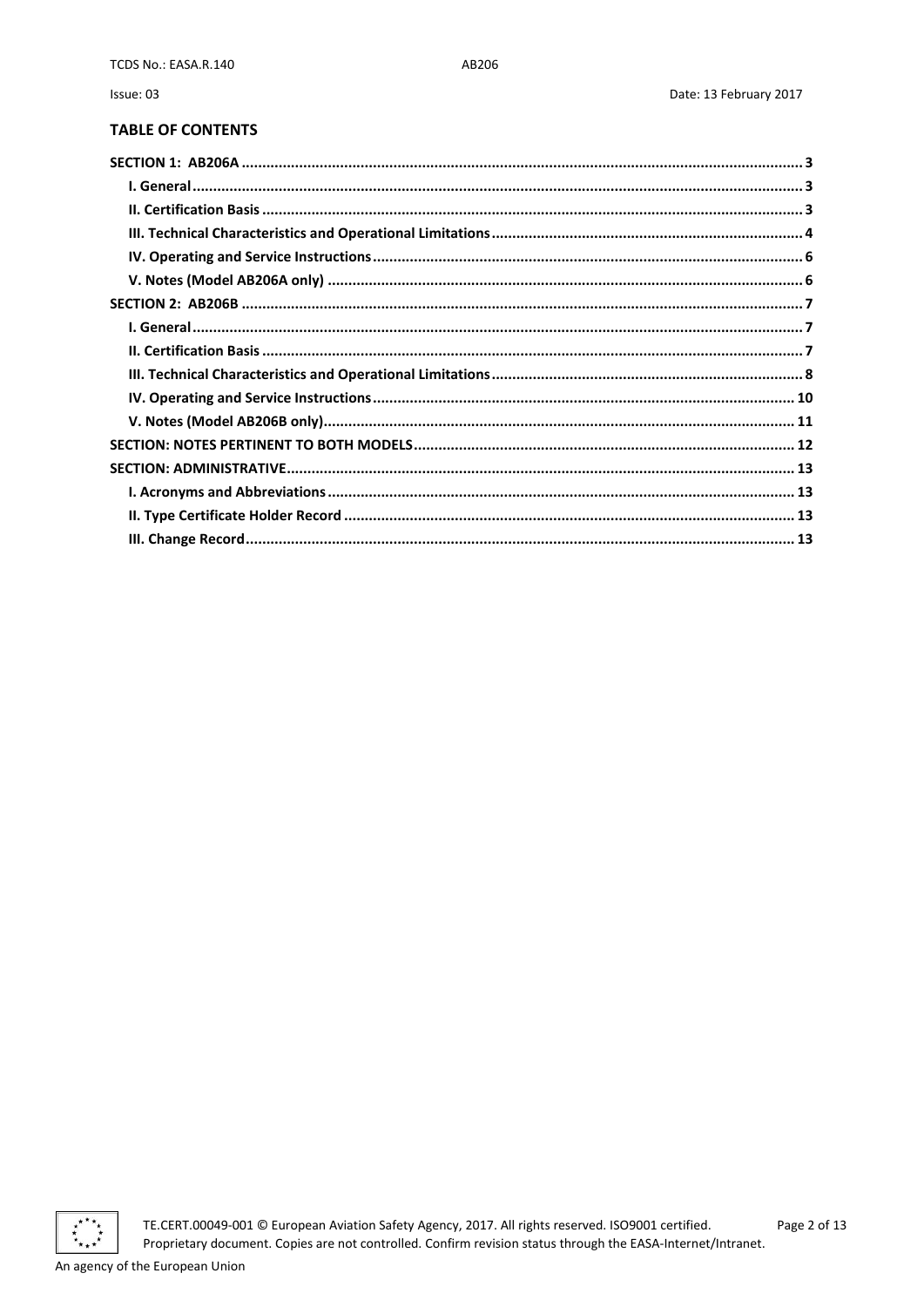<span id="page-2-1"></span><span id="page-2-0"></span>I. General

<span id="page-2-2"></span>

| 1. | Type/ Model/ Variant                                          |                                                                                                                                                                                           |
|----|---------------------------------------------------------------|-------------------------------------------------------------------------------------------------------------------------------------------------------------------------------------------|
|    | 1.1 Type                                                      | AB206                                                                                                                                                                                     |
|    | 1.2 Model                                                     | AB206A                                                                                                                                                                                    |
|    | 1.3 Variant                                                   | n/a                                                                                                                                                                                       |
| 2. | Airworthiness Category                                        | Small Rotorcraft                                                                                                                                                                          |
| 3. | Manufacturer                                                  | See "Section: Notes (Pertinent to both models)", Note 1                                                                                                                                   |
| 4. | Type Certification Application Date to RAI                    | 20 October 1966                                                                                                                                                                           |
| 5. | <b>State of Design Authority</b>                              | EASA<br>(pre EASA: RAI/ENAC, Italy)                                                                                                                                                       |
| 6. | Type Certificate Date by RAI                                  | 8 August 1967                                                                                                                                                                             |
| 7. | Type Certificate n° by RAI                                    | A 140                                                                                                                                                                                     |
| 8. | Type Certificate Data Sheet n° by RAI                         | SO/A 140                                                                                                                                                                                  |
| 9. | <b>EASA Type Certification Date</b>                           | 28 September 2003,<br>in accordance with CR (EU) 1702/2003, Article 2, 3., (a),<br>$(i)$ , 1 <sup>st</sup> bullet                                                                         |
|    | <b>II. Certification Basis</b>                                |                                                                                                                                                                                           |
| 1. | Reference Date for determining the<br>applicable requirements | 20 October 1966                                                                                                                                                                           |
| 2. | Airworthiness Requirements                                    | CAR 6, dated 20 December 1956<br>Amdt. from 6-1 to 6-4 and paragraphs 6.307 (b) and<br>6.637 of Amdt. 6-5                                                                                 |
| 3. | <b>Special Conditions</b>                                     | FAA Special Conditions, dated 2 October 1962<br>and revised on 8 February 1966                                                                                                            |
| 4. | Exemptions                                                    | FAA Exemption n° 595                                                                                                                                                                      |
| 5. | Deviations                                                    | none                                                                                                                                                                                      |
| 6. | <b>Equivalent Safety Findings</b>                             | none                                                                                                                                                                                      |
| 7. | Requirements elected to comply                                | none                                                                                                                                                                                      |
| 8. | <b>Environmental Protection Requirements</b>                  |                                                                                                                                                                                           |
|    | <b>Noise Requirements</b><br>8.1                              | See TCDSN EASA.R.140                                                                                                                                                                      |
|    | <b>Emission Requirements</b><br>8.2                           | n/a                                                                                                                                                                                       |
| 9. | Operational Suitability Data (OSD)                            | Not required for rotorcraft that are no longer in<br>production.<br>CR (EU) 748/2012, as amended by CR (EU) 69/2014 does not<br>require OSD elements for this model (see Article 7a, 1.). |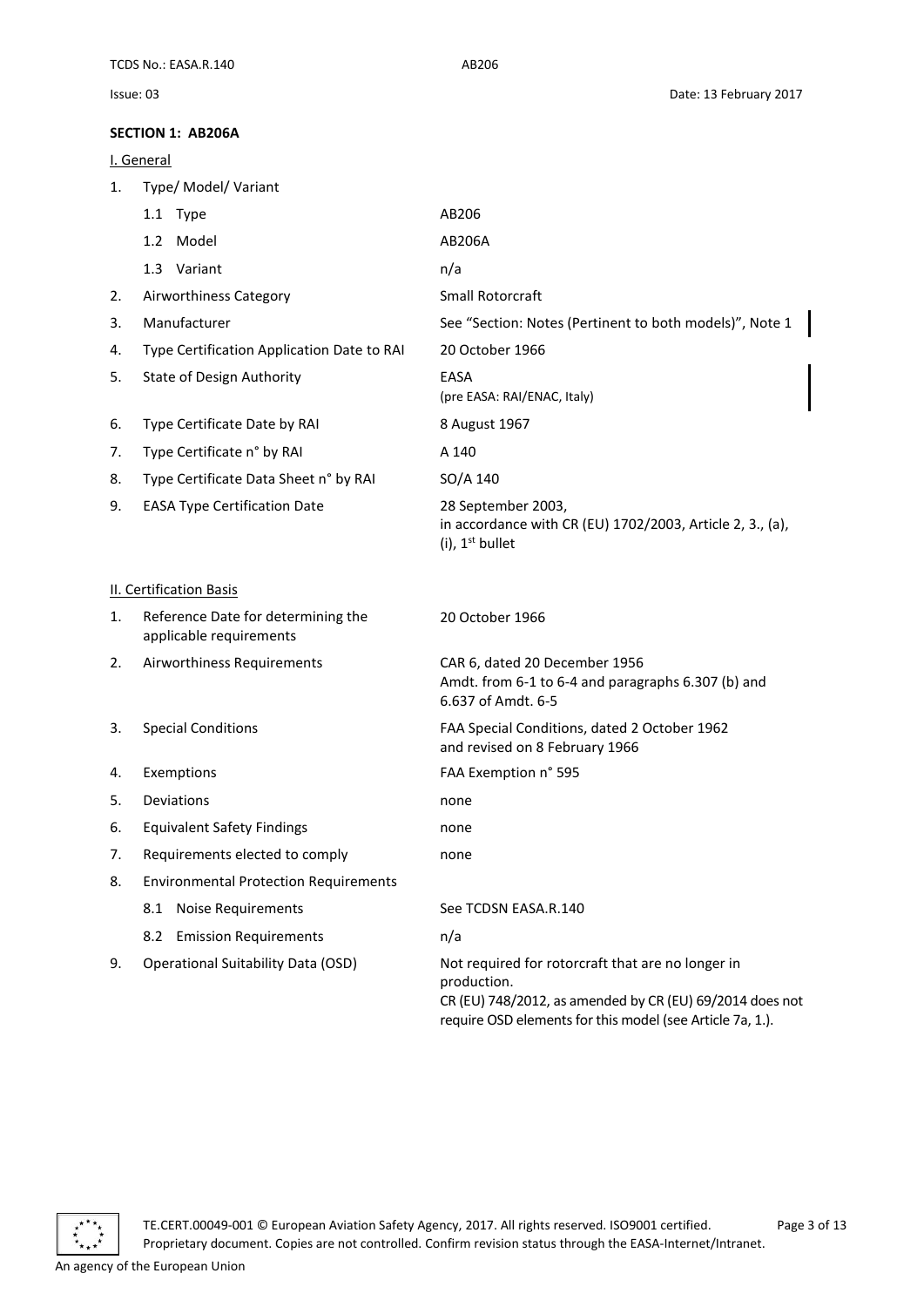<span id="page-3-0"></span>**III. Technical Characteristics and Operational Limitations** 

| 1. |                      |                   | <b>Type Design Definition</b>                                                      | Document n° 206G0000X001 issue A, and subsequent<br>approved revisions                                                                          |                                                                                                                                                                         |  |
|----|----------------------|-------------------|------------------------------------------------------------------------------------|-------------------------------------------------------------------------------------------------------------------------------------------------|-------------------------------------------------------------------------------------------------------------------------------------------------------------------------|--|
| 2. |                      | Description       |                                                                                    | Single-engine helicopter with seating provisions for four<br>(4) passengers and one (1) pilot or three (3) passengers<br>and a crew of two (2). |                                                                                                                                                                         |  |
|    |                      |                   |                                                                                    | Main rotor:                                                                                                                                     | metal blades, twin-bladed semi-rigid<br>teetering type                                                                                                                  |  |
|    |                      |                   |                                                                                    | Tail rotor:                                                                                                                                     | twin bladed semi-rigid type                                                                                                                                             |  |
|    |                      |                   |                                                                                    | Fuselage:                                                                                                                                       | all-metal semi-monocoque                                                                                                                                                |  |
|    |                      |                   |                                                                                    | Landing gear:<br>Powerplant:                                                                                                                    | skid type landing gear<br>single turbine engine                                                                                                                         |  |
| 3. |                      | Equipment         |                                                                                    |                                                                                                                                                 | Basic equipment required by the airworthiness rules (see<br>II. Certification Basis) shall be installed on the helicopter<br>for the Airworthiness Certificate release. |  |
|    |                      |                   |                                                                                    |                                                                                                                                                 | Approved mandatory and optional equipment are listed<br>in reports 206-08-01 and 206-08-04 "Equipment List".                                                            |  |
|    |                      |                   |                                                                                    |                                                                                                                                                 | Refer also to the Equipment list in RFM.                                                                                                                                |  |
| 4. |                      | <b>Dimensions</b> |                                                                                    |                                                                                                                                                 |                                                                                                                                                                         |  |
|    |                      | 4.1 Fuselage      |                                                                                    | Length:                                                                                                                                         | 9.57 m                                                                                                                                                                  |  |
|    |                      |                   |                                                                                    | Width:                                                                                                                                          | 1.32 <sub>m</sub>                                                                                                                                                       |  |
|    |                      |                   |                                                                                    | Height (fin):                                                                                                                                   | 2.80 m                                                                                                                                                                  |  |
|    |                      | 4.2 Main Rotor    |                                                                                    | Diameter:                                                                                                                                       | 10.16 m                                                                                                                                                                 |  |
|    |                      | 4.3 Tail Rotor    |                                                                                    | Diameter:                                                                                                                                       | 1.65 <sub>m</sub>                                                                                                                                                       |  |
| 5. | Engine               |                   |                                                                                    |                                                                                                                                                 |                                                                                                                                                                         |  |
|    | 5.1 Model            |                   | Rolls-Royce Corporation (former: Allison)<br>- 1 x Model 250-C18, (see Note 2) or, |                                                                                                                                                 |                                                                                                                                                                         |  |
|    |                      |                   |                                                                                    |                                                                                                                                                 | - 1 x Model 250-C18B (see Notes 2 and 3), or,                                                                                                                           |  |
|    |                      |                   |                                                                                    | $-1$ x Model 250-C20                                                                                                                            |                                                                                                                                                                         |  |
|    | 5.2 Type Certificate |                   | FAA TC/TCDS n°:                                                                    | E4CE                                                                                                                                            |                                                                                                                                                                         |  |
|    |                      |                   |                                                                                    | EASA TC/TCDS n°:                                                                                                                                | EASA.IM.E.052                                                                                                                                                           |  |
|    |                      | 5.3 Limitations   |                                                                                    |                                                                                                                                                 |                                                                                                                                                                         |  |
|    |                      | 5.3.1             | Installed Engine Limitations and Transmission Torque Limits                        |                                                                                                                                                 |                                                                                                                                                                         |  |
|    |                      |                   | Refer to approved RFM                                                              |                                                                                                                                                 |                                                                                                                                                                         |  |
|    |                      | 5.3.2             | Other Engine and Transmission Torque Limits                                        |                                                                                                                                                 |                                                                                                                                                                         |  |
|    |                      |                   | Refer to approved RFM                                                              |                                                                                                                                                 |                                                                                                                                                                         |  |
| 6. |                      |                   | Fluids (Fuel/ Oil/ Additives)                                                      |                                                                                                                                                 |                                                                                                                                                                         |  |
|    |                      | 6.1 Fuel          |                                                                                    | ASTM D-1655, Type Jet B (JP-4)                                                                                                                  |                                                                                                                                                                         |  |
|    |                      |                   |                                                                                    | for all temperatures.<br>above -18°C (0°F), (see Note 1).                                                                                       | ASTM D-1655, Type Jet A or A-1 (JP-5)                                                                                                                                   |  |
|    | 6.2 Oil              |                   |                                                                                    | Engine:                                                                                                                                         | MIL-L-7808, MIL-L-23699 or Turbine Oil 555.                                                                                                                             |  |
|    |                      |                   |                                                                                    | Transmission:                                                                                                                                   | MIL-L-7808, MIL-L-23699 or Turbine Oil 555.<br>For detailed information refer to approved RFM.                                                                          |  |
|    | 6.3                  | Additives         |                                                                                    | Refer to approved RFM                                                                                                                           |                                                                                                                                                                         |  |



TE.CERT.00049-001 © European Aviation Safety Agency, 2017. All rights reserved. ISO9001 certified. Page 4 of 13 Proprietary document. Copies are not controlled. Confirm revision status through the EASA-Internet/Intranet.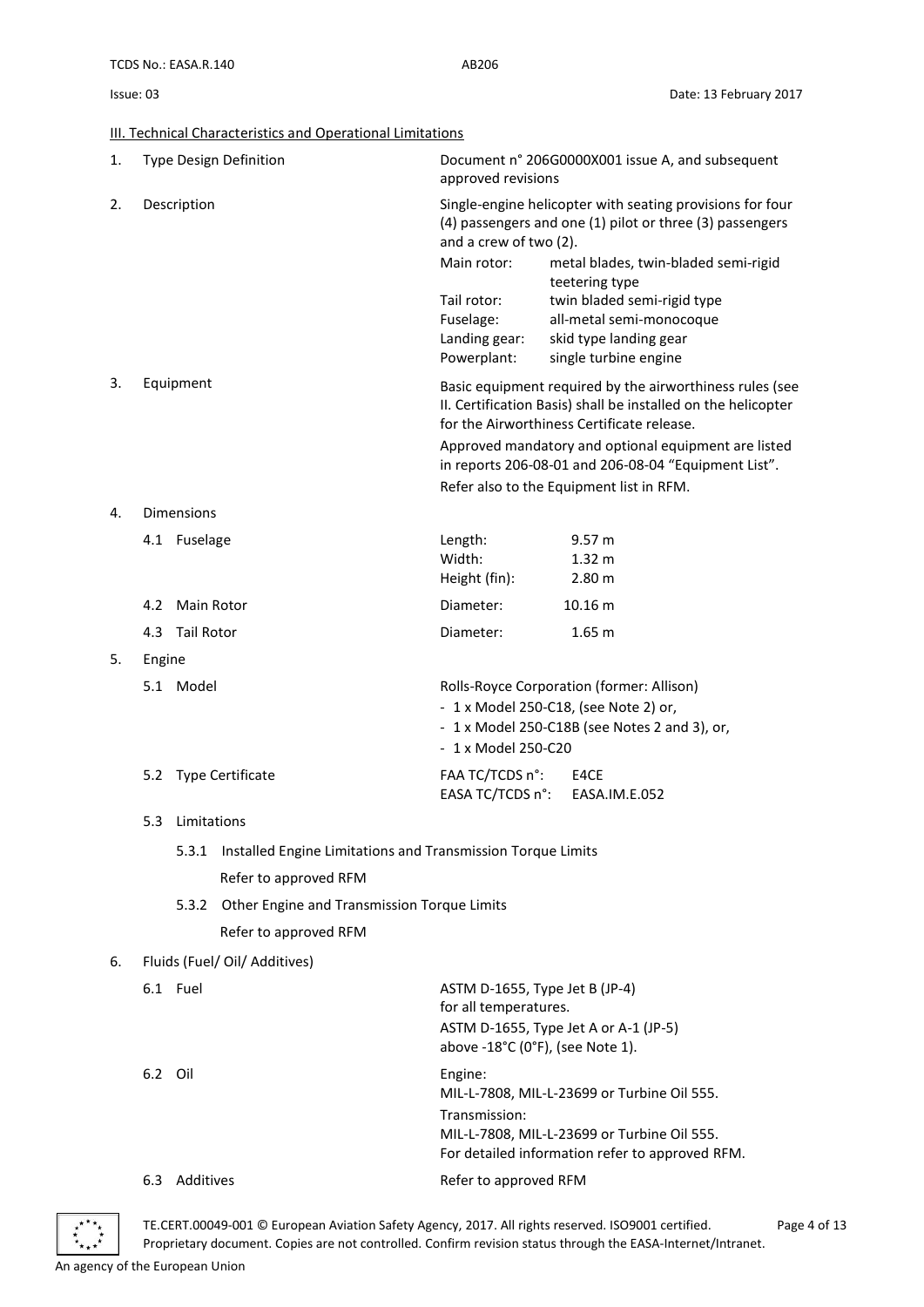|           | TCDS No.: EASA.R.140                       | AB206                                                                                                                                                                                                                                            |                                |                                                                                                                                      |
|-----------|--------------------------------------------|--------------------------------------------------------------------------------------------------------------------------------------------------------------------------------------------------------------------------------------------------|--------------------------------|--------------------------------------------------------------------------------------------------------------------------------------|
| Issue: 03 |                                            |                                                                                                                                                                                                                                                  |                                | Date: 13 February 2017                                                                                                               |
| 7.        | Fluid capacities                           |                                                                                                                                                                                                                                                  |                                |                                                                                                                                      |
|           | 7.1 Fuel                                   | Usable fuel:<br>Unusable fuel:                                                                                                                                                                                                                   | 4.5 kg (10 lb)                 | 288 litres (76 US gal)                                                                                                               |
|           | 7.2 Oil                                    | Engine:                                                                                                                                                                                                                                          |                                | 5.2 litres (5.5 quarts (US gal))                                                                                                     |
|           |                                            | Transmission:                                                                                                                                                                                                                                    |                                | 4.7 litres (5.0 quarts (US gal))                                                                                                     |
|           | 7.3 Coolant System Capacity                | n/a                                                                                                                                                                                                                                              |                                |                                                                                                                                      |
| 8.        | Air Speed Limitations                      | above 3 000 ft (915 m).                                                                                                                                                                                                                          |                                | V <sub>NE</sub> 130 knots (150 mph) CAS, sea level to 3 000 ft (915 m).<br>Decrease $V_{NE}$ 3.5 knots (4 mph), per 1 000 ft (305 m) |
| 9.        | <b>Rotor Speed Limitations</b>             | Power on:<br>Maximum<br>Minimum<br>Power off:<br>Maximum<br>Minimum                                                                                                                                                                              | 100 %<br>95 %<br>107 %<br>90 % | $(394$ rpm)<br>$(374$ rpm)<br>(422 rpm)<br>$(355$ rpm)                                                                               |
| 10.       | Maximum Operating Altitude and Temperature |                                                                                                                                                                                                                                                  |                                |                                                                                                                                      |
|           | 10.1 Altitude                              | Maximum 20 000 ft (6 100 m) PA                                                                                                                                                                                                                   |                                |                                                                                                                                      |
|           | 10.2 Temperature                           | Refer to approved RFM                                                                                                                                                                                                                            |                                |                                                                                                                                      |
|           | 11. Operating Limitations                  | VFR day and night<br>Non-icing conditions                                                                                                                                                                                                        |                                |                                                                                                                                      |
| 12.       | <b>Maximum Mass</b>                        | 1 360 kg (3 000 lb), if equipped with skid landing gear.<br>1 315 kg (2 900 lb), if equipped with other types of<br>landing gear.<br>See "Section: Notes (Pertinent to all models)", Note 7 for<br>configuration information with external load. |                                |                                                                                                                                      |
|           | 13. Centre of Gravity Range                | Refer to approved RFM                                                                                                                                                                                                                            |                                |                                                                                                                                      |
| 14.       | Datum                                      | The datum line (STA 0) is located at 1 401 mm (55.16 in)<br>forward of forward jack-point centre line.<br>For detailed information refer to approved RFM.                                                                                        |                                |                                                                                                                                      |
|           | 15. Levelling Means                        | Plumb line from top of left door frame to the index plate<br>located on left passengers' compartment floor.<br>For detailed information refer to approved RFM.                                                                                   |                                |                                                                                                                                      |
| 16.       | Minimum Flight Crew                        | 1 pilot, who shall operate the aircraft from the right<br>cockpit seat.                                                                                                                                                                          |                                |                                                                                                                                      |
| 17.       | Maximum Passenger Seating Capacity         | 4 passengers                                                                                                                                                                                                                                     |                                |                                                                                                                                      |
| 18.       | Passenger Emergency Exit                   | 2, one on each side of the passengers' cabin                                                                                                                                                                                                     |                                |                                                                                                                                      |
| 19.       | Maximum Baggage/ Cargo Loads               | Baggage compartment:<br>113 kg (250 lb), see approved RFM loading schedule.<br>Cabin compartment:<br>Cargo floor loading 366 kg/m <sup>2</sup> (75 lb/ft <sup>2</sup> ).                                                                         |                                |                                                                                                                                      |
| 20.       | Rotor Blade Control Movement               | <b>Maintenance Manual</b>                                                                                                                                                                                                                        |                                | For rigging information refer to the Model AB206                                                                                     |
| 21.       | <b>Auxiliary Power Unit (APU)</b>          | n/a                                                                                                                                                                                                                                              |                                |                                                                                                                                      |
| 22.       | Life-limited Parts                         | Refer to approved AB206A/B-Series-MPM                                                                                                                                                                                                            |                                |                                                                                                                                      |

 $\ddot{\vec{x}}$  $\tilde{\star}$ 

TE.CERT.00049-001 © European Aviation Safety Agency, 2017. All rights reserved. ISO9001 certified. Page 5 of 13 Proprietary document. Copies are not controlled. Confirm revision status through the EASA-Internet/Intranet.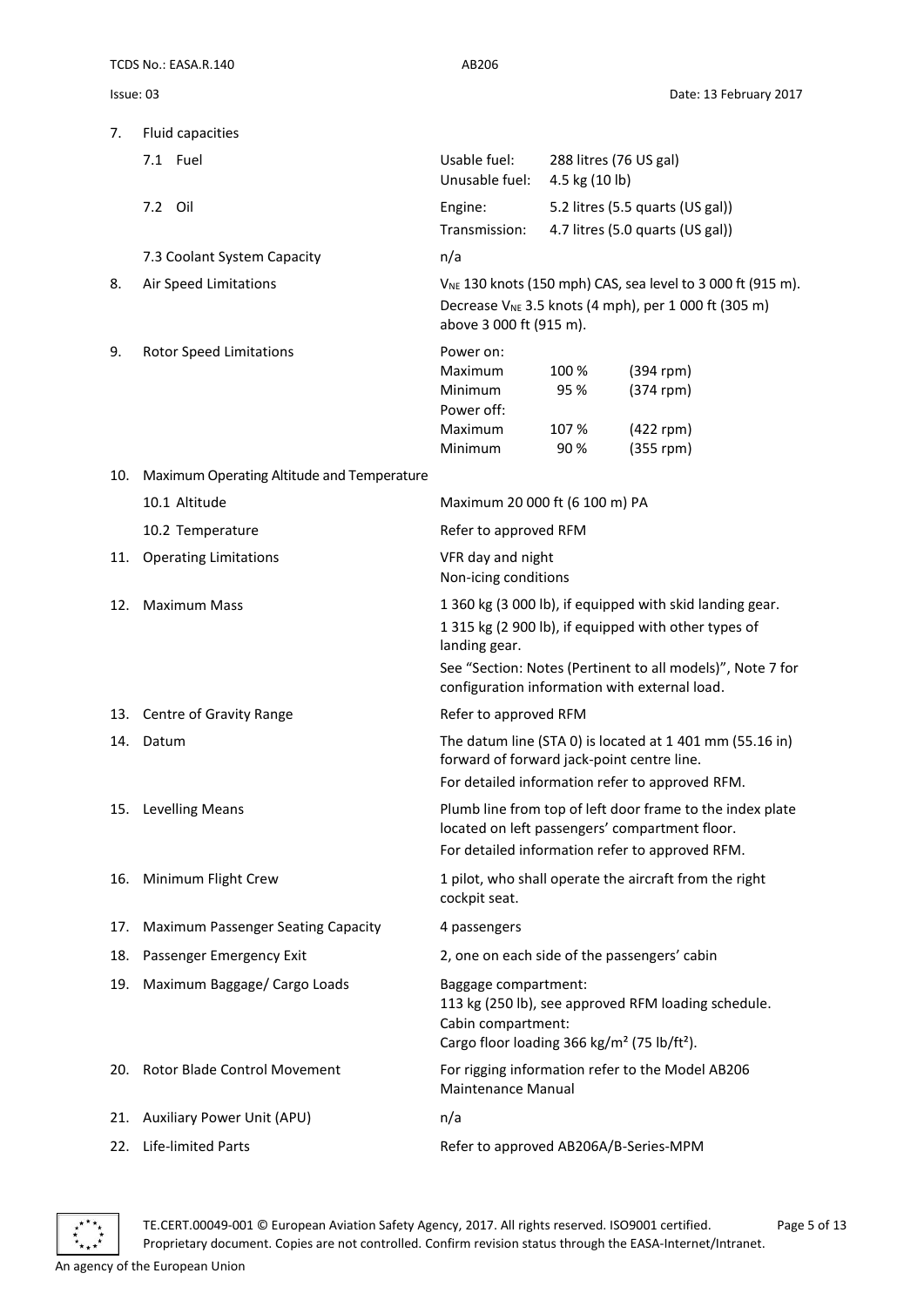#### <span id="page-5-0"></span>IV. Operating and Service Instructions

| $\mathbf{1}$ .   | <b>Flight Manual</b>                  | Helicopters AB206A up to s/n 8312, refer to the Flight<br>Manual (Manuale di Volo) approved by letter 60.334/T,<br>dated 8 August 1967, and subsequent approved revisions                                       |
|------------------|---------------------------------------|-----------------------------------------------------------------------------------------------------------------------------------------------------------------------------------------------------------------|
| $\mathfrak{D}$ . | Maintenance Manual                    | - AB206A/B-Series-MPM Maintenance Planning Manual<br>(formerly: Manuale delle Ispezioni e Sostituzioni<br>Obbligatorie, RAI approved with letter N. 60.334/T,<br>dated 8 August 1967, and subsequent revisions) |
|                  |                                       | - AB206A/B-Series-MM                                                                                                                                                                                            |
| 3.               | <b>Structural Repair Manual</b>       | - BHT-ALL-SRM Structural Repair Manual<br>- BHT-206-SRM-1 Structural Repair Manual for Bell<br>Model 206 Series Helicopters<br>- BHT-206A/B/L-Series-CR&O Component Repair and<br><b>Overhaul Manual</b>        |
| 4.               | Weight and Balance Manual             | See "Section: Notes (Pertinent to all models)", Note 2                                                                                                                                                          |
| 5.               | <b>Illustrated Parts Catalogue</b>    | AB206A/B-Series-IPC                                                                                                                                                                                             |
| 6.               | Miscellaneous Manuals                 | n/a                                                                                                                                                                                                             |
| 7.               | Service Letters and Service Bulletins | As published by the Type Certificate Holder as per<br>"Section: Notes (pertinent to both models)", Note 1                                                                                                       |
| 8.               | Required Equipment                    | Refer to III.3. above and approved RFM for the approved<br>mandatory and optional equipment                                                                                                                     |

#### <span id="page-5-1"></span>V. Notes (Model AB206A only)

1. For all operations below 4°C (40°F) ambient temperature, all fuel used in the model AB206A must contain Phillips PFA-55MB (MIL-I-27686) anti-icing additive in concentrations of not less than 0.035% or more than 0.15% by volume. Blending this additive into the fuel and checking its concentration must be conducted in the manner prescribed by the RFM.

Note: Anti-ice additive is eligible but not required and the above does not apply for model AB206A helicopters equipped with fuel filter kit P/N 206-706-603. See the relevant annex to the RFM.

2. Engine fuel system components as listed below are required to assure satisfactory engine/rotor drive system torsional stability.

Model AB206A with Allison 250-C18 or 250-C18B engine:

| Accumulator Assy.          | $(*)$ | P/N 6848165 |
|----------------------------|-------|-------------|
| Double Check Valve         | $(*)$ | P/N 6854622 |
| with Accumulator Assy. Kit |       | P/N 6858338 |
| or,                        |       |             |
| Accumulator Assy.          | $(*)$ | P/N 6848165 |
| Double Check Valve         | $(*)$ | P/N 6873599 |
| with Accumulator Assy. Kit |       | P/N 6874921 |
|                            |       |             |

(\*) These items are included in basic 250-C18 and 250-C18B engines.

- 3. Allison model 250-C18B engine is required with water-alcohol P/N 206-706-400 for improved performance shown in RFM Supplement. The Allison model 250-C18B engine is also eligible without water-alcohol power augmentation at limitations and performance shown for the 250 C18 engine.
- 4. Model AB206A helicopters may be converted to model AB206B helicopters in accordance with Bollettino Tecnico Agusta No. 206-52, dated 27 July 1972 and subsequent updates.

\* \* \*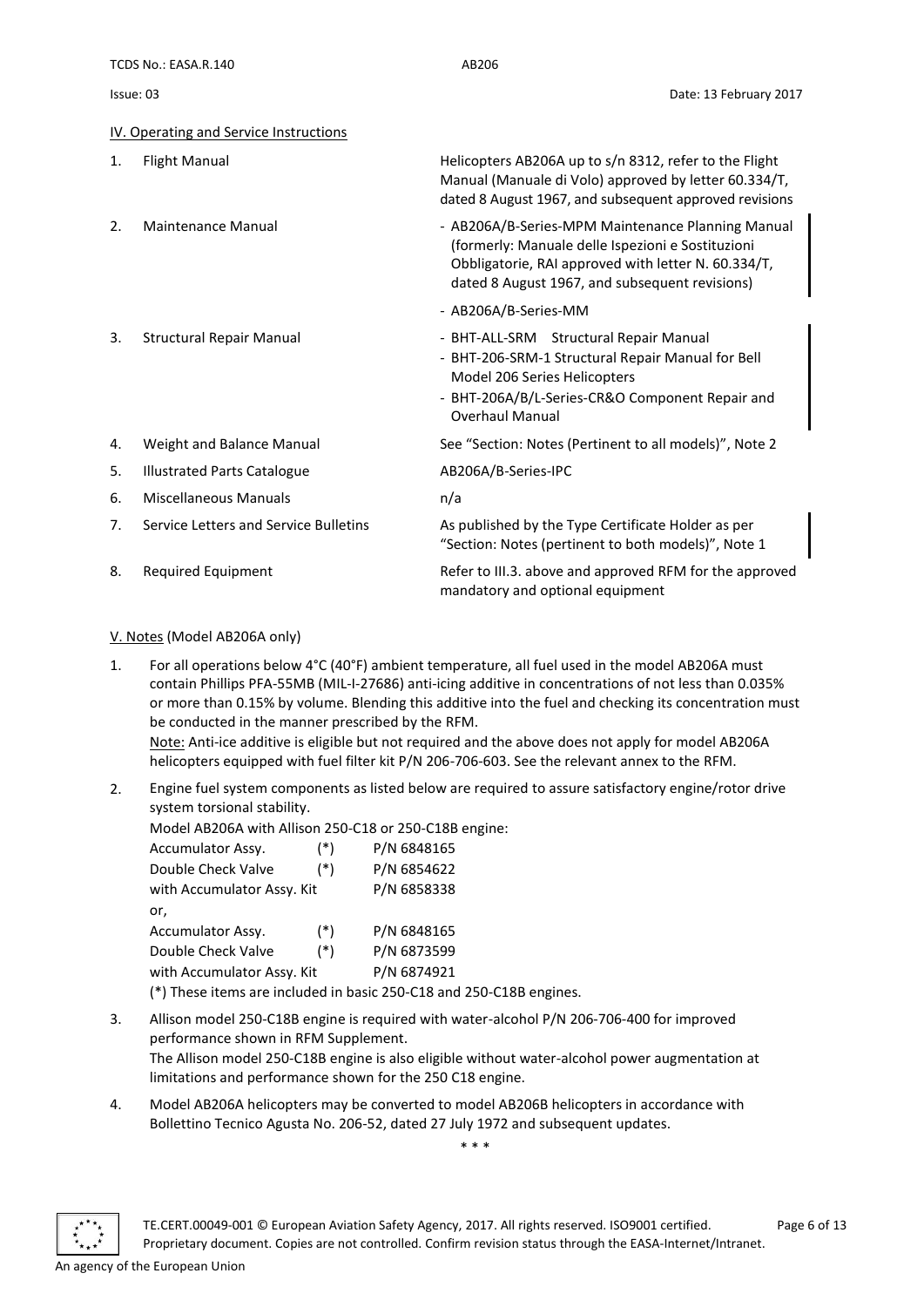#### <span id="page-6-0"></span>**SECTION 2: AB206B**

<span id="page-6-2"></span><span id="page-6-1"></span>

|    | <u>I. General</u>                                             |                                                                                                                                                                                           |
|----|---------------------------------------------------------------|-------------------------------------------------------------------------------------------------------------------------------------------------------------------------------------------|
| 1. | Type/ Model/ Variant                                          |                                                                                                                                                                                           |
|    | 1.1 Type                                                      | AB206                                                                                                                                                                                     |
|    | 1.2 Model                                                     | AB206B                                                                                                                                                                                    |
|    | 1.3 Variant                                                   | n/a                                                                                                                                                                                       |
| 2. | Airworthiness Category                                        | Small Rotorcraft                                                                                                                                                                          |
| 3. | Manufacturer                                                  | see "Section: Notes (Pertinent to both models)", Note 1                                                                                                                                   |
| 4. | Type Certification Application Date to RAI                    | 2 November 1971                                                                                                                                                                           |
| 5. | State of Design Authority                                     | EASA<br>(pre EASA: RAI/ENAC, Italy)                                                                                                                                                       |
| 6. | Type Certificate Date by RAI                                  | 14 June 1972                                                                                                                                                                              |
| 7. | Type Certificate n° by RAI                                    | A 140                                                                                                                                                                                     |
| 8. | Type Certificate Data Sheet n° by RAI                         | SO/A 140                                                                                                                                                                                  |
| 9. | <b>EASA Type Certification Date</b>                           | 28 September 2003,<br>in accordance with CR (EU) 1702/2003, Article 2, 3., (a),<br>$(i)$ , 1 <sup>st</sup> bullet.                                                                        |
|    | <b>II. Certification Basis</b>                                |                                                                                                                                                                                           |
| 1. | Reference Date for determining the<br>applicable requirements | 2 November 1971                                                                                                                                                                           |
| 2. | Airworthiness Requirements                                    | CAR 6, dated 20 December 1956<br>Amdt. from 6-1 to 6-4 and paragraphs 6.307 (b) and<br>6.637 of Amdt. 6-5                                                                                 |
| 3. | <b>Special Conditions</b>                                     | FAA Special Conditions, dated 2 October 1962<br>and revised on 8 February 1966                                                                                                            |
| 4. | Exemptions                                                    | FAA Exemption n° 595                                                                                                                                                                      |
| 5. | Deviations                                                    | none                                                                                                                                                                                      |
| 6. | <b>Equivalent Safety Findings</b>                             | none                                                                                                                                                                                      |
| 7. | Requirements elected to comply                                | none                                                                                                                                                                                      |
| 8. | <b>Environmental Protection Requirements</b>                  |                                                                                                                                                                                           |
|    | <b>Noise Requirements</b><br>8.1                              | See TCDSN EASA.R.140                                                                                                                                                                      |
|    | <b>Emission Requirements</b><br>8.2                           | n/a                                                                                                                                                                                       |
| 9. | <b>Operational Suitability Data (OSD)</b>                     | Not required for rotorcraft that are no longer in<br>production.<br>CR (EU) 748/2012, as amended by CR (EU) 69/2014 does not<br>require OSD elements for this model (see Article 7a, 1.). |

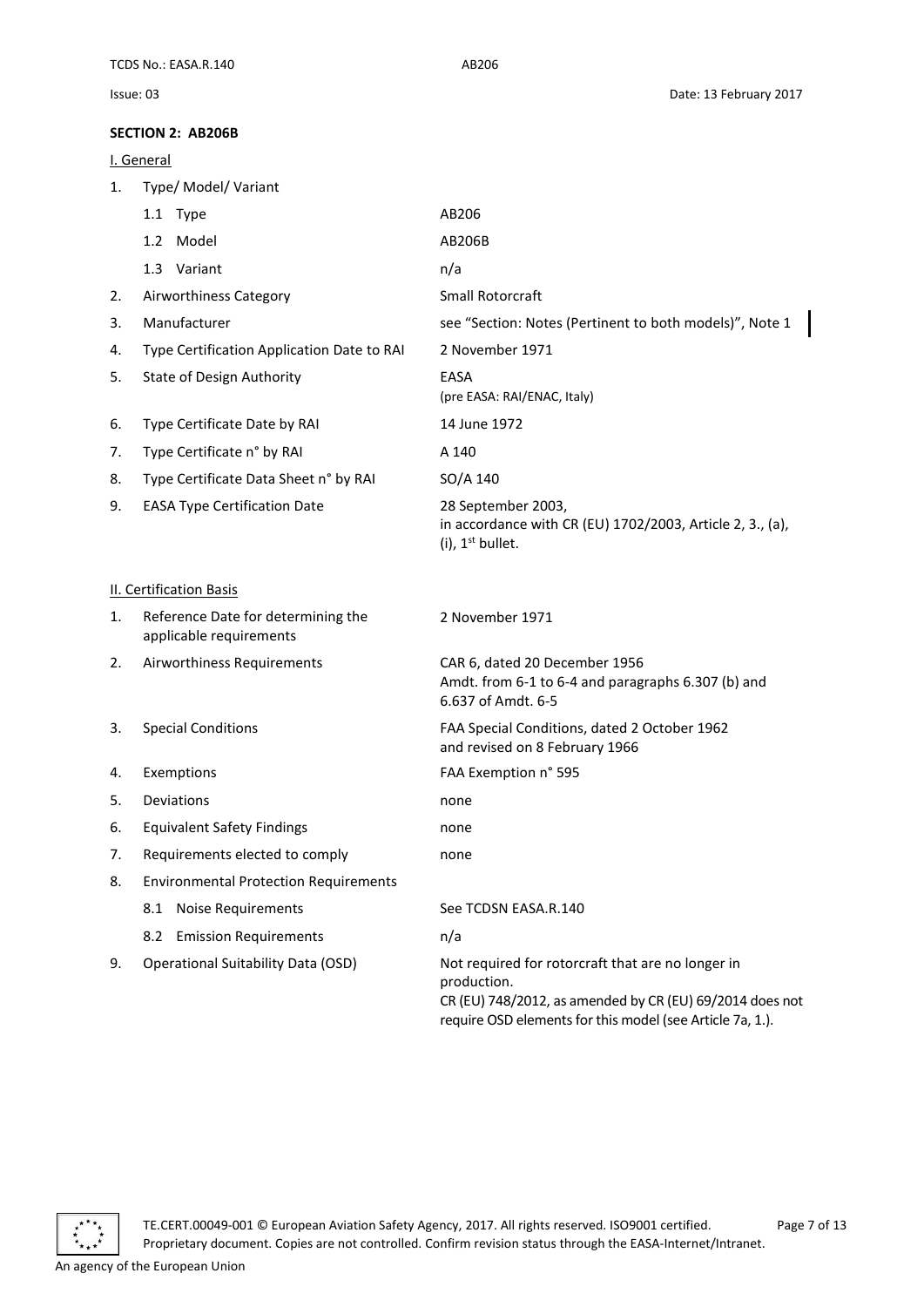<span id="page-7-0"></span>III. Technical Characteristics and Operational Limitations

| 1. |                    |                   | Type Design Definition                                      | approved revisions                                                                                | Document n° 206G0000X001 issue A and subsequent                                                                                                                                                                                                                                                                                                                                         |
|----|--------------------|-------------------|-------------------------------------------------------------|---------------------------------------------------------------------------------------------------|-----------------------------------------------------------------------------------------------------------------------------------------------------------------------------------------------------------------------------------------------------------------------------------------------------------------------------------------------------------------------------------------|
| 2. |                    | Description       |                                                             | and a crew of two (2).<br>Main rotor:<br>Tail rotor:<br>Fuselage:<br>Landing gear:<br>Powerplant: | Single-engine helicopter with seating provisions for four<br>(4) passengers and one (1) pilot or three (3) passengers<br>metal blades, twin-bladed semi-rigid<br>teetering type<br>twin bladed semi-rigid type<br>all-metal semi-monocoque<br>skid type landing gear<br>single turbine engine                                                                                           |
| 3. |                    | Equipment         |                                                             |                                                                                                   | Basic equipment required by the airworthiness rules (see<br>II. Certification Basis) shall be installed on the helicopter<br>for the Airworthiness Certificate release.<br>Approved mandatory and optional equipment are listed<br>in reports 206-08-03 and 206-08-06 "Equipment List".<br>Refer also to the Equipment list in RFM.                                                     |
| 4. |                    | <b>Dimensions</b> |                                                             |                                                                                                   |                                                                                                                                                                                                                                                                                                                                                                                         |
|    |                    | 4.1 Fuselage      |                                                             | Length:<br>Width:<br>Height (fin):                                                                | 9.57 m<br>1.32 <sub>m</sub><br>2.80 <sub>m</sub>                                                                                                                                                                                                                                                                                                                                        |
|    |                    | 4.2 Main Rotor    |                                                             | Diameter:                                                                                         | 10.16 m                                                                                                                                                                                                                                                                                                                                                                                 |
|    | 4.3                | Tail Rotor        |                                                             | Diameter:                                                                                         | 1.65 <sub>m</sub>                                                                                                                                                                                                                                                                                                                                                                       |
| 5. | Engine             |                   |                                                             |                                                                                                   |                                                                                                                                                                                                                                                                                                                                                                                         |
|    |                    | 5.1 Model         |                                                             | Control, or,<br>(See Note 5).                                                                     | Rolls-Royce Corporation (former: Allison)<br>- 1 x Model 250-C20 with Chandler Evans Model MC-40<br>Fuel Control System (see Note 3), or,<br>- 1 x Model 250-C20B with Bendix P/N DP-N2 Fuel<br>- 1 x Model 250-C20J with Bendix P/N DP-N2 and Bendix<br>power turbine governor AL-AAI, or,<br>- 1 x Model 250-C20R/4 with Bendix P/N DP-N2 and<br>Bendix power turbine governor AL-AAI |
|    |                    |                   | 5.2 Type Certificate                                        | FAA TC/TCDS n°:<br>EASA TC/TCDS n°:                                                               | E4CE<br>EASA.IM.E.052                                                                                                                                                                                                                                                                                                                                                                   |
|    | Limitations<br>5.3 |                   |                                                             |                                                                                                   |                                                                                                                                                                                                                                                                                                                                                                                         |
|    |                    | 5.3.1             | Installed Engine Limitations and Transmission Torque Limits |                                                                                                   |                                                                                                                                                                                                                                                                                                                                                                                         |
|    |                    |                   | Refer to approved RFM                                       |                                                                                                   |                                                                                                                                                                                                                                                                                                                                                                                         |
|    |                    | 5.3.2             | Other Engine and Transmission Torque Limits                 |                                                                                                   |                                                                                                                                                                                                                                                                                                                                                                                         |
|    |                    |                   | Refer to approved RFM                                       |                                                                                                   |                                                                                                                                                                                                                                                                                                                                                                                         |
| 6. |                    |                   | Fluids (Fuel/ Oil/ Additives)                               |                                                                                                   |                                                                                                                                                                                                                                                                                                                                                                                         |
|    |                    | 6.1 Fuel          |                                                             |                                                                                                   | ASTM D-1655, Type Jet B (JP-4) for all temperatures.                                                                                                                                                                                                                                                                                                                                    |

ASTM D-1655, Type Jet A or A-1 (JP-5) above -18°C (0°F), (see Note 1 for model with 250-C20 engine). See approved RFM Section 1 for model with 250-C20B or 250-C20J engine.

TE.CERT.00049-001 © European Aviation Safety Agency, 2017. All rights reserved. ISO9001 certified. Page 8 of 13 Proprietary document. Copies are not controlled. Confirm revision status through the EASA-Internet/Intranet.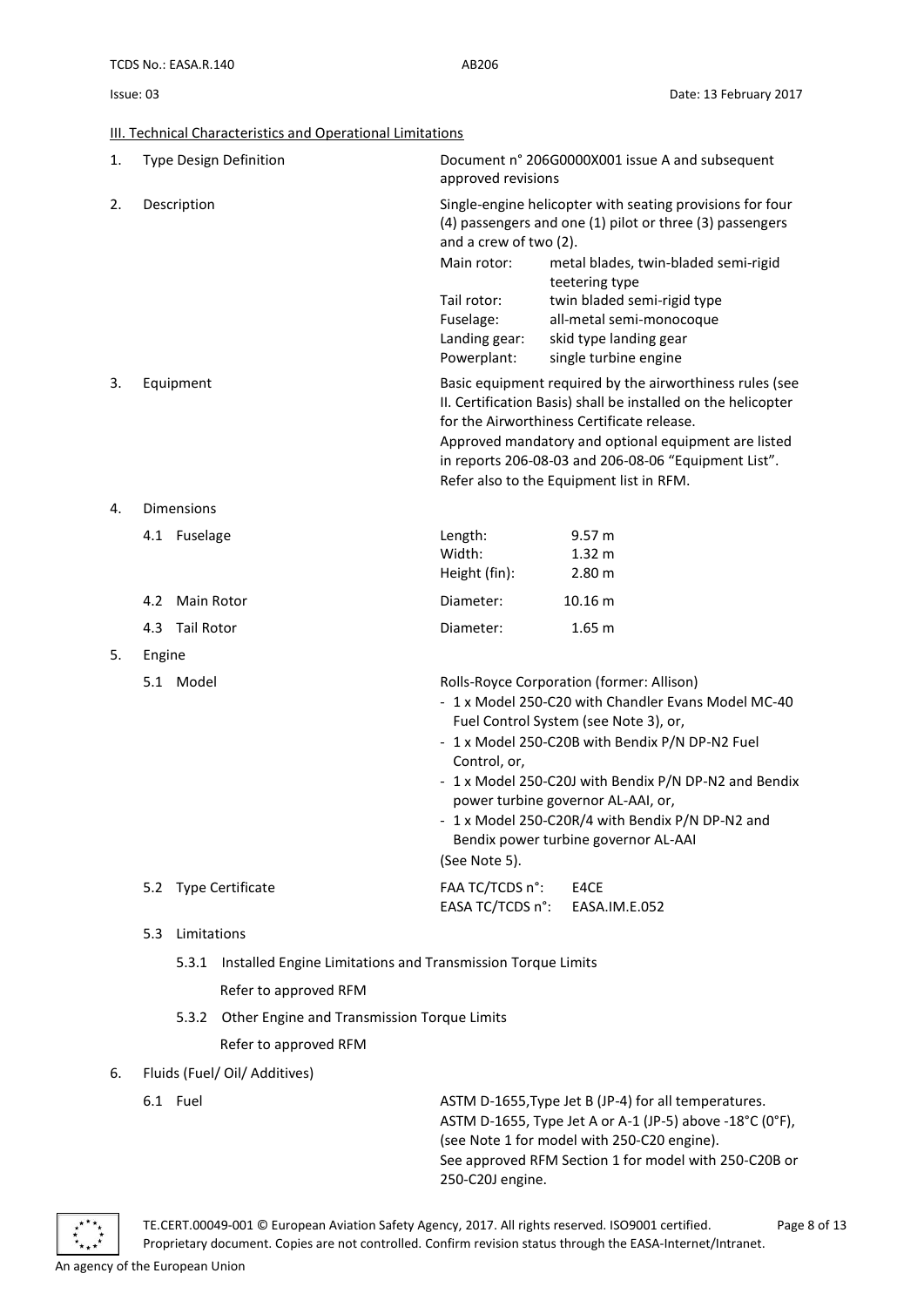| TCDS No.: EASA.R.140          | AB206                                                                                                                                                                                                                                                                                                                                                                  |
|-------------------------------|------------------------------------------------------------------------------------------------------------------------------------------------------------------------------------------------------------------------------------------------------------------------------------------------------------------------------------------------------------------------|
| Issue: 03                     | Date: 13 February 2017                                                                                                                                                                                                                                                                                                                                                 |
|                               | See Section VI - appendix 30 of the RFM for model with<br>250-C20R/4 engine.                                                                                                                                                                                                                                                                                           |
| 6.2 Oil                       | Engine:<br>MIL-L-7808, MIL-L-23699 or Turbine Oil 555.<br>Transmission:<br>MIL-L-7808, MIL-L-23699 or Turbine Oil 555.<br>For detailed information refer to approved RFM.                                                                                                                                                                                              |
| 6.3 Additives                 | Refer to approved RFM                                                                                                                                                                                                                                                                                                                                                  |
| Fluid capacities<br>7.        |                                                                                                                                                                                                                                                                                                                                                                        |
| 7.1 Fuel                      | Usable fuel:<br>288 litres (76 US gal)<br>Unusable fuel:<br>4.5 kg (10 lb)<br>Helicopters s/n 8693 and subsequent:<br>Usable fuel:<br>344 litres (91 US gal)<br>Unusable fuel:<br>4.5 kg (10 lb)                                                                                                                                                                       |
| 7.2 Oil                       | Engine:<br>5.2 litres(5.5 quarts (US gal))<br>Transmission:<br>4.7 litres (5.0 quarts (US gal))                                                                                                                                                                                                                                                                        |
| 7.3 Coolant System Capacity   | n/a                                                                                                                                                                                                                                                                                                                                                                    |
| Air Speed Limitations<br>8.   | Helicopters with 1 360 kg (3 000 lb) gross mass and below:<br>V <sub>NE</sub> 130 knots (150 mph) CAS,<br>sea level to 3 000 ft (915 m).<br>Decrease V <sub>NE</sub> 3.5 knots (4 mph), per 1 000 ft (305 m)<br>above 3 000 ft (915 m).<br>Helicopters with gross mass from<br>1 360 kg (3 000 lb) to 1 450 kg (3 200 lb):<br>V <sub>NE</sub> 122 knots (140 mph) CAS, |
|                               | sea level to 3 000 ft (915 m).<br>Decrease V <sub>NE</sub> 7.0 knots (8.0 mph), per 1 000 ft (305 m)<br>above 3 000 ft (915 m).                                                                                                                                                                                                                                        |
| 9.<br>Rotor Speed Limitations | Allison 250-C20:<br>Gross mass of 1 360 kg (3 000 lb)<br>Power on:<br>and below:<br>100%<br>$(394$ rpm)<br>Maximum<br>Minimum<br>95%<br>$(374$ rpm)<br>Gross mass of 1 360 kg (3 000 lb)<br>to 1 450 kg (3 200 lb):<br>(394 rpm)<br>Maximum<br>100%<br>Minimum<br>95%<br>$(374$ rpm)                                                                                   |
|                               | Power off:<br>Maximum<br>107%<br>(422 rpm)<br>Minimum<br>90%<br>$(355$ rpm)                                                                                                                                                                                                                                                                                            |
|                               | Allison 250-C20B / -C20J:                                                                                                                                                                                                                                                                                                                                              |
|                               | Power off:<br>Maximum<br>107%<br>$(422$ rpm)                                                                                                                                                                                                                                                                                                                           |
|                               | Minimum<br>90%<br>$(355$ rpm)<br>Maximum<br>$(394$ rpm)<br>Power on:<br>100%                                                                                                                                                                                                                                                                                           |
|                               | (382 rpm)<br>Minimum<br>97%                                                                                                                                                                                                                                                                                                                                            |
|                               | Allison 250-C20R/4:                                                                                                                                                                                                                                                                                                                                                    |
|                               | Gross mass of 1 360 kg (3 000 lb)<br>Power on:                                                                                                                                                                                                                                                                                                                         |
|                               | and below:<br>Maximum<br>100%<br>$(394$ rpm)<br>95%<br>$(374$ rpm)<br>Minimum<br>Gross mass of 1 360 kg (3 000 lb)                                                                                                                                                                                                                                                     |



TE.CERT.00049-001 © European Aviation Safety Agency, 2017. All rights reserved. ISO9001 certified. Page 9 of 13 Proprietary document. Copies are not controlled. Confirm revision status through the EASA-Internet/Intranet.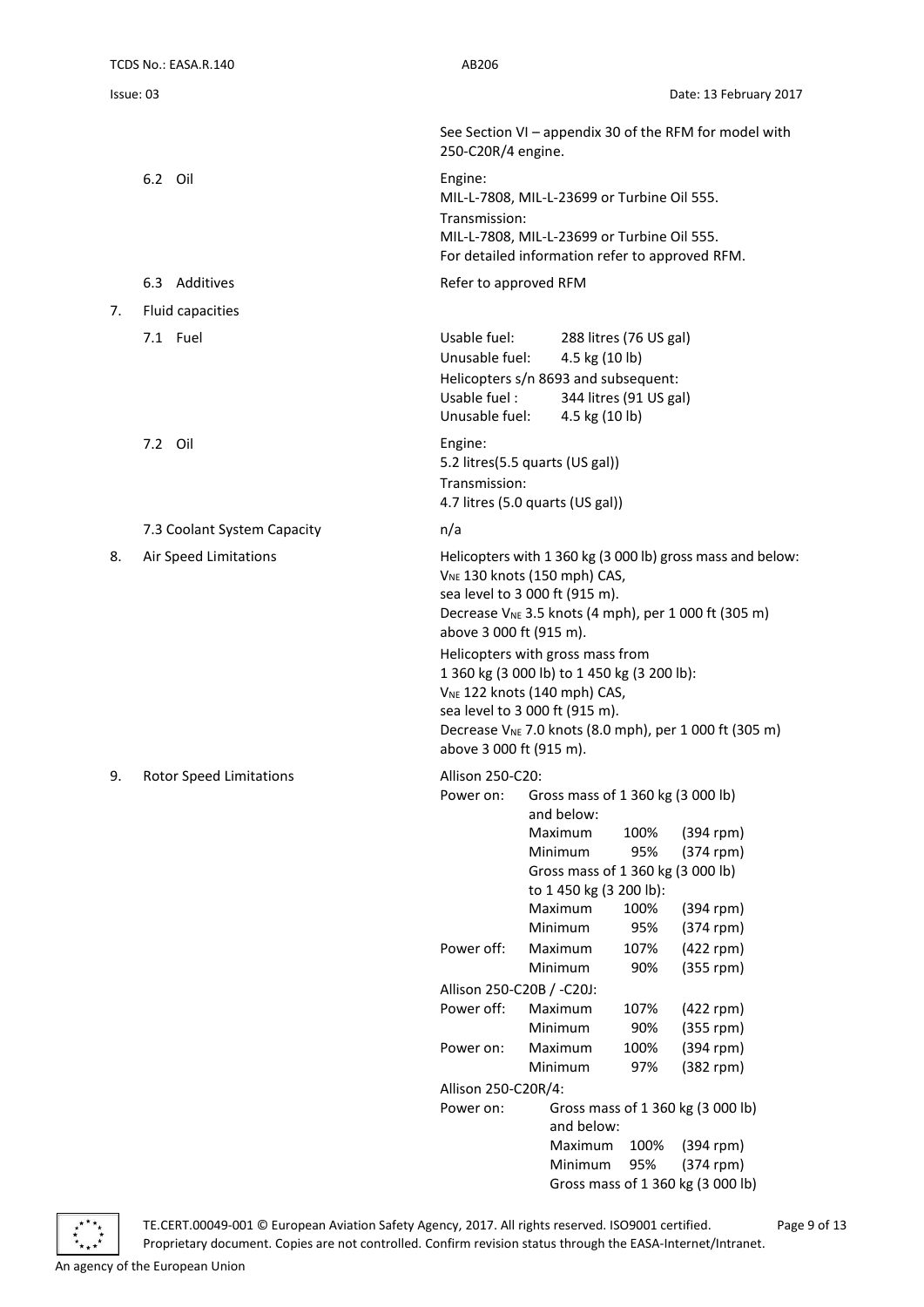|     |                                            | Power off:                                                                                                                                                                                                                                                                                               | to 1 450 kg (3 200 lb):<br>Maximum<br>Minimum<br>Maximum<br><b>Minimum</b> | 100%<br>97%<br>107%<br>90% | $(394$ rpm)<br>$(382$ rpm $)$<br>$(422$ rpm)<br>$(355$ rpm)                                                                                                                  |
|-----|--------------------------------------------|----------------------------------------------------------------------------------------------------------------------------------------------------------------------------------------------------------------------------------------------------------------------------------------------------------|----------------------------------------------------------------------------|----------------------------|------------------------------------------------------------------------------------------------------------------------------------------------------------------------------|
| 10. | Maximum Operating Altitude and Temperature |                                                                                                                                                                                                                                                                                                          |                                                                            |                            |                                                                                                                                                                              |
|     | 10.1 Altitude                              | kg (3 000 lb) and below.<br>Maximum 13 500 ft (4 115 m) PA for gross mass from<br>1 360 kg (3 000 lb) to 1 450 kg (3 200 lb).                                                                                                                                                                            |                                                                            |                            | Maximum 20 000 ft (6 100 m) PA for gross mass of 1 360                                                                                                                       |
|     | 10.2 Temperature                           | Refer to approved RFM                                                                                                                                                                                                                                                                                    |                                                                            |                            |                                                                                                                                                                              |
| 11. | <b>Operating Limitations</b>               | VFR day and night<br>Non-icing conditions                                                                                                                                                                                                                                                                |                                                                            |                            |                                                                                                                                                                              |
| 12. | <b>Maximum Mass</b>                        | 1450 kg (3 200 lb)<br>configuration information with external load.                                                                                                                                                                                                                                      |                                                                            |                            | See "Section: Notes (Pertinent to all models)", Note 7 for                                                                                                                   |
|     | 13. Centre of Gravity Range                | Refer to approved RFM                                                                                                                                                                                                                                                                                    |                                                                            |                            |                                                                                                                                                                              |
| 14. | Datum                                      | forward of forward jack-point centre line.<br>For detailed information refer to approved RFM.                                                                                                                                                                                                            |                                                                            |                            | The datum line (STA 0) is located at 1 401 mm (55.16 in)                                                                                                                     |
| 15. | <b>Levelling Means</b>                     | located on left passengers' compartment floor.<br>For detailed information refer to approved RFM.                                                                                                                                                                                                        |                                                                            |                            | Plumb line from top of left door frame to the index plate                                                                                                                    |
| 16. | Minimum Flight Crew                        | 1 pilot, who shall operate the aircraft from the right<br>cockpit seat.                                                                                                                                                                                                                                  |                                                                            |                            |                                                                                                                                                                              |
| 17. | Maximum Passenger Seating Capacity         | 4 passengers                                                                                                                                                                                                                                                                                             |                                                                            |                            |                                                                                                                                                                              |
| 18. | Passenger Emergency Exit                   | 2, one on each side of the passengers' cabin                                                                                                                                                                                                                                                             |                                                                            |                            |                                                                                                                                                                              |
| 19. | Maximum Baggage/ Cargo Loads               | Baggage compartment:<br>113 kg (250 lb), see approved RFM loading schedule<br>Cabin compartment:<br>Cargo floor loading 366 kg/m <sup>2</sup> (75 lb/ft <sup>2</sup> )                                                                                                                                   |                                                                            |                            |                                                                                                                                                                              |
| 20. | Rotor Blade Control Movement               | For rigging information refer to the Model AB206<br>Maintenance Manual                                                                                                                                                                                                                                   |                                                                            |                            |                                                                                                                                                                              |
| 21. | <b>Auxiliary Power Unit (APU)</b>          | n/a                                                                                                                                                                                                                                                                                                      |                                                                            |                            |                                                                                                                                                                              |
| 22. | Life-limited Parts                         | Refer to approved AB206A/B-Series-MPM                                                                                                                                                                                                                                                                    |                                                                            |                            |                                                                                                                                                                              |
|     | IV. Operating and Service Instructions     |                                                                                                                                                                                                                                                                                                          |                                                                            |                            |                                                                                                                                                                              |
| 1.  | <b>Flight Manual</b>                       | For helicopters AB206B s/n 8313 to 8589, refer to the<br>Flight Manual (Manuale di Volo) approved by letter<br>102.009/T, dated 14 June 1972, and subsequent<br>approved revisions.<br>Manual (Manuale di Volo) approved with letter<br>revisions.<br>For helicopters AB206B "Jet Ranger III" 250-C20R/4 |                                                                            |                            | For helicopters AB206B "Jet Ranger III" 250-C20B / 20J<br>engine from s/n 8590 and subsequent, refer to the Flight<br>149.434/T, dated 19 July 1978, and subsequent approved |
|     |                                            | engine from s/n 8731 and subsequent, refer to the                                                                                                                                                                                                                                                        |                                                                            |                            |                                                                                                                                                                              |

<span id="page-9-0"></span>

TE.CERT.00049-001 © European Aviation Safety Agency, 2017. All rights reserved. ISO9001 certified. Page 10 of 13 Proprietary document. Copies are not controlled. Confirm revision status through the EASA-Internet/Intranet.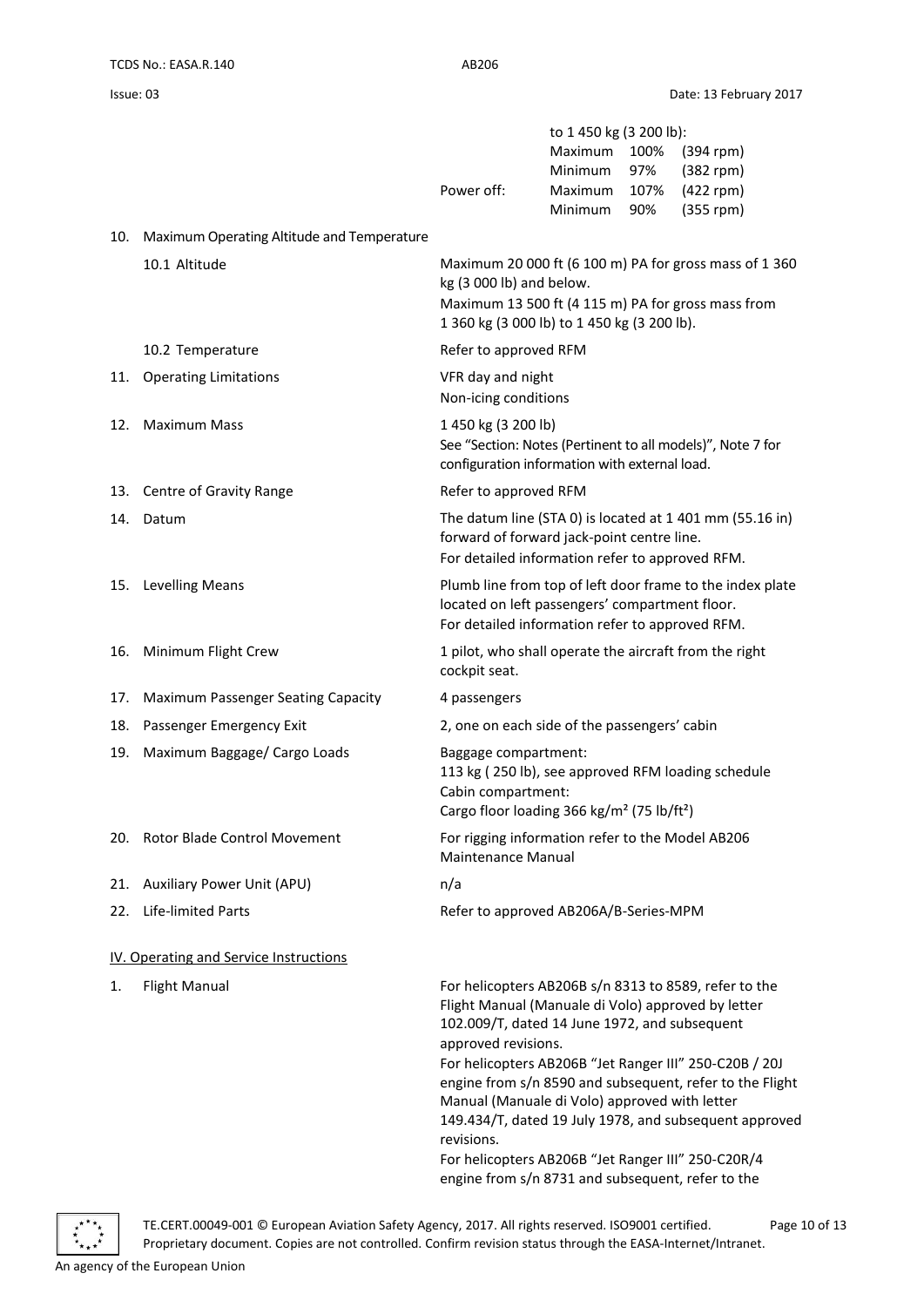|           | TCDS No.: EASA.R.140                  | AB206                                                                                                                                                                                                                                                                |
|-----------|---------------------------------------|----------------------------------------------------------------------------------------------------------------------------------------------------------------------------------------------------------------------------------------------------------------------|
| Issue: 03 |                                       | Date: 13 February 2017                                                                                                                                                                                                                                               |
|           |                                       | Appendix 30 of Flight Manual (Manuale di Volo),<br>approved by letter 95/2247/MAE, dated 21 July 1995.                                                                                                                                                               |
| 2.        | Maintenance Manual                    | - AB206A/B-Series-MPM Maintenance Planning Manual<br>(formerly: Manuale delle Ispezioni e Sostituzioni<br>Obbligatorie, RAI approved with letter N. 60.334/T,<br>dated 8 August 1967, and letter N. 149.491/T, dated<br>21 July 1978)                                |
|           |                                       | - AB206A/B-Series-MM                                                                                                                                                                                                                                                 |
| 3.        | <b>Structural Repair Manual</b>       | - BHT-ALL-SRM Structural Repair Manual<br>- BHT-206-SRM-1 Structural Repair Manual for Bell<br>Model 206 Series Helicopters<br>- BHT-206A/B/L-Series-CR&O Component Repair And<br><b>Overhaul Manual</b><br>- BHT-206B3-CR&O Component Repair And Overhaul<br>Manual |
| 4.        | Weight and Balance Manual             | See "Section: Notes (Pertinent to all models)", Note 2                                                                                                                                                                                                               |
| 5.        | <b>Illustrated Parts Catalogue</b>    | AB206A/B-Series-IPC                                                                                                                                                                                                                                                  |
| 6.        | <b>Miscellaneous Manuals</b>          | n/a                                                                                                                                                                                                                                                                  |
| 7.        | Service Letters and Service Bulletins | As published by the Type Certificate Holder as per<br>"Section: Notes (pertinent to both models)", Note 1                                                                                                                                                            |
| 8.        | <b>Required Equipment</b>             | Refer to point III.3. above and approved RFM for the<br>approved mandatory and optional equipment                                                                                                                                                                    |

#### <span id="page-10-0"></span>V. Notes (Model AB206B only)

- 1. For all operations below 4°C (40°F) ambient temperature, all fuel used in the model AB206B with 250- C20 engine must contain Phillips PFA-55MB (MIL-I-27686) anti-icing additive in concentrations of not less than 0.035% or more than 0.15% by volume. Blending this additive into the fuel and checking its concentration must be conducted in the manner prescribed by the RFM. This additive is eligible as described above but not required for use in the model AB206B with Allison 250-C20 engine.
- 2. Engine fuel system components as listed below are required to assure satisfactory engine/rotor drive system torsional stability. Model AB206B with Bendix fuel control:
- Accumulator Assy. P/N 6887645 (see Allison Installation Bulletin No. 1004). 3. As an alternative to the fuel control system type Chandler Evans MC-40 model, can be installed the
- Bendix system P/N DP-N1 or DP-N2 in accordance with Bell Technical Bulletin No. 206-03-74-1, dated 16 July 1974 and subsequent updates, and Allison Commercial Engine Bulletin No. 250-C20 CEB-1109, dated 23 December 1977, and subsequent updates.
- 4. Model AB206B helicopters, equipped with 250-C20, by s/n 8260 to s/n 8589, may be converted to model AB206B with 250-C20B / C20J engine, applying the retrofit kit P/N 206-704-135 according to the Bell Service Instruction No. 206-112, dated 17 March 1978, and subsequent updates.
- 5. Model AB206B helicopters s/n 8731 and subsequent, may be equipped with Allison 250-C20/R4 applying retrofit kit P/N 206-9518-23-101 and can be used in accordance with the relevant annex to the Flight Manual, Flight Manual and the type certification basis for helicopter CAR Part 6, 20 December 1956 and Amdt. from 6-1 to 6-4 and for the engine Type Certificate No. E4CE issued by the FAA on 5 December 1989, and subsequent updates.
- 6. Model AB206B helicopters s/n 8731 and subsequent, have a fire detector system engine P/N 206-899- 945-3103 (Ref. FAR 27.1195).

\* \* \*

TE.CERT.00049-001 © European Aviation Safety Agency, 2017. All rights reserved. ISO9001 certified. Page 11 of 13 Proprietary document. Copies are not controlled. Confirm revision status through the EASA-Internet/Intranet.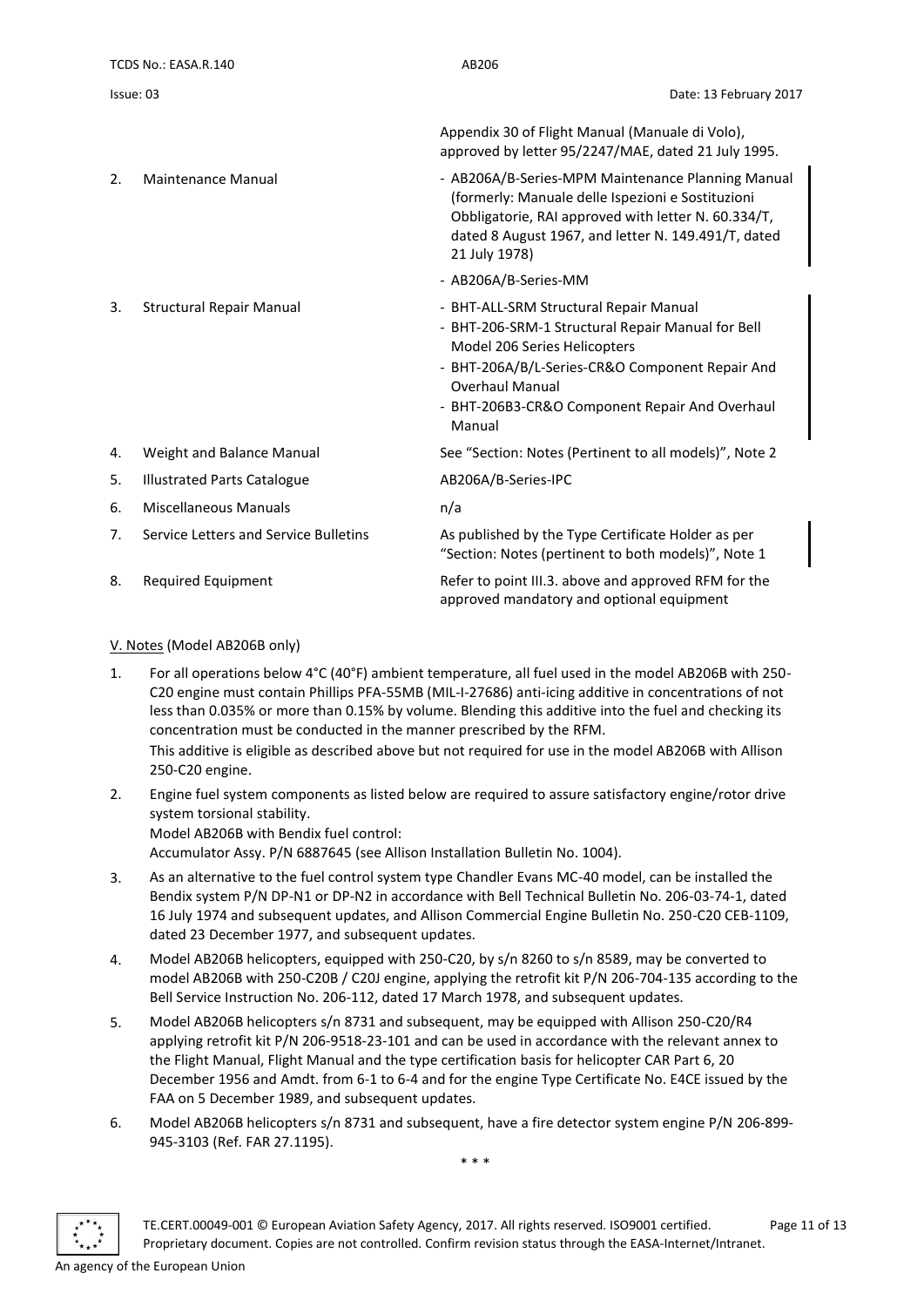#### <span id="page-11-0"></span>**SECTION: NOTES PERTINENT TO BOTH MODELS**

1. Type Certificate Holder and Manufacturer Record

| <b>Type Certificate Holder and Manufacturer</b>                        | Period             |
|------------------------------------------------------------------------|--------------------|
| Costruzioni Aeronautiche Giovanni Agusta                               | until              |
| Via Giovanni Agusta, 520; 21017 Cascina Costa di Samarate (VA) – Italy | 29 November 1988   |
| Agusta S.p.A.                                                          | 30 November 1988 - |
| Via Giovanni Agusta, 520; 21017 Cascina Costa di Samarate (VA) – Italy | 19 December 1996   |
| Agusta un'azienda di Finmeccanica S.p.A.                               | 20 December 1996 - |
| Via Giovanni Agusta, 520; 21017 Cascina Costa di Samarate (VA) – Italy | 27 December 1999   |
| Agusta S.p.A.                                                          | 28 December 1999 - |
| Via Giovanni Agusta, 520; 21017 Cascina Costa di Samarate (VA) – Italy | 31 May 2011        |
| AgustaWestland S.p.A.                                                  | 1 June 2011 -      |
| Via Giovanni Agusta, 520; 21017 Cascina Costa di Samarate (VA) – Italy | 30 July 2014       |
| AgustaWestland S.p.A.                                                  | 31 July 2014 -     |
| Piazza Monte Grappa, 4; 00195 Roma - Italy                             | 31 December 2015   |
| Finmeccanica S.p.A., Helicopter Division                               | 1 January 2016 -   |
| Piazza Monte Grappa, 4; 00195 Roma - Italy                             | 14 July 2016       |
| Leonardo S.p.A., Helicopter Division                                   | since              |
| Piazza Monte Grappa, 4; 00195 Roma - Italy                             | 15 July 2016       |

2. For each helicopter when certificate is released in the Chart "A" of RFM the weight and balance data have to be recorded. These data should list all the prescribed equipment and those included in the empty mass.

The empty mass and the corresponding centre of gravity position have to include the not drainable lubricant and the fuel not usable.

3. The following placards must be displayed in front of and in clear view of the pilot:

"This helicopter must be operated in compliance with the operating limitations specified in the approved Flight Manual".

- All placards required in the approved RFM must be installed in the appropriate locations.
- 4. The mandatory inspection and airworthiness limitation are reported in: "Maintenance Planning Manual AB206A/B-MPM".

The retirement life limits and the inspection intervals must not be increased without EASA approval.

- 5. The engine air induction systems have been substantiated for icing characteristics as necessary to demonstrate that ice accumulation on the engine air inlet will not adversely affect engine operation or cause a serious loss of power when the helicopter is operated in icing conditions within the capability of the remainder of the helicopter to operate under such conditions.
- 6. Special installations: For the list of special installations, refer to the approved relevant RFM.
- 7. Helicopters equipped with the external cargo suspension P/N 206-706-101 or P/N 206-706-104 or P/N 206-706-335 installation are in accordance and meet the structural and design requirements of the certification basis when operated to 1 520 kg (3 350 lb) gross mass in accordance with the relevant limits annex to the RFM.
- 8. As an alternative to the fuel control system type Chandler Evans MC-40 model, can be installed the Bendix system P/N DP-N1 or DP-N2 in accordance with Bell Technical Bulletin No. 206-03-74-1, dated 16 July 1974 and subsequent updates, and Allison Commercial Engine Bulletin No. 250-C20 CEB-1109, dated 23 December 1977, and subsequent updates.

\* \* \*